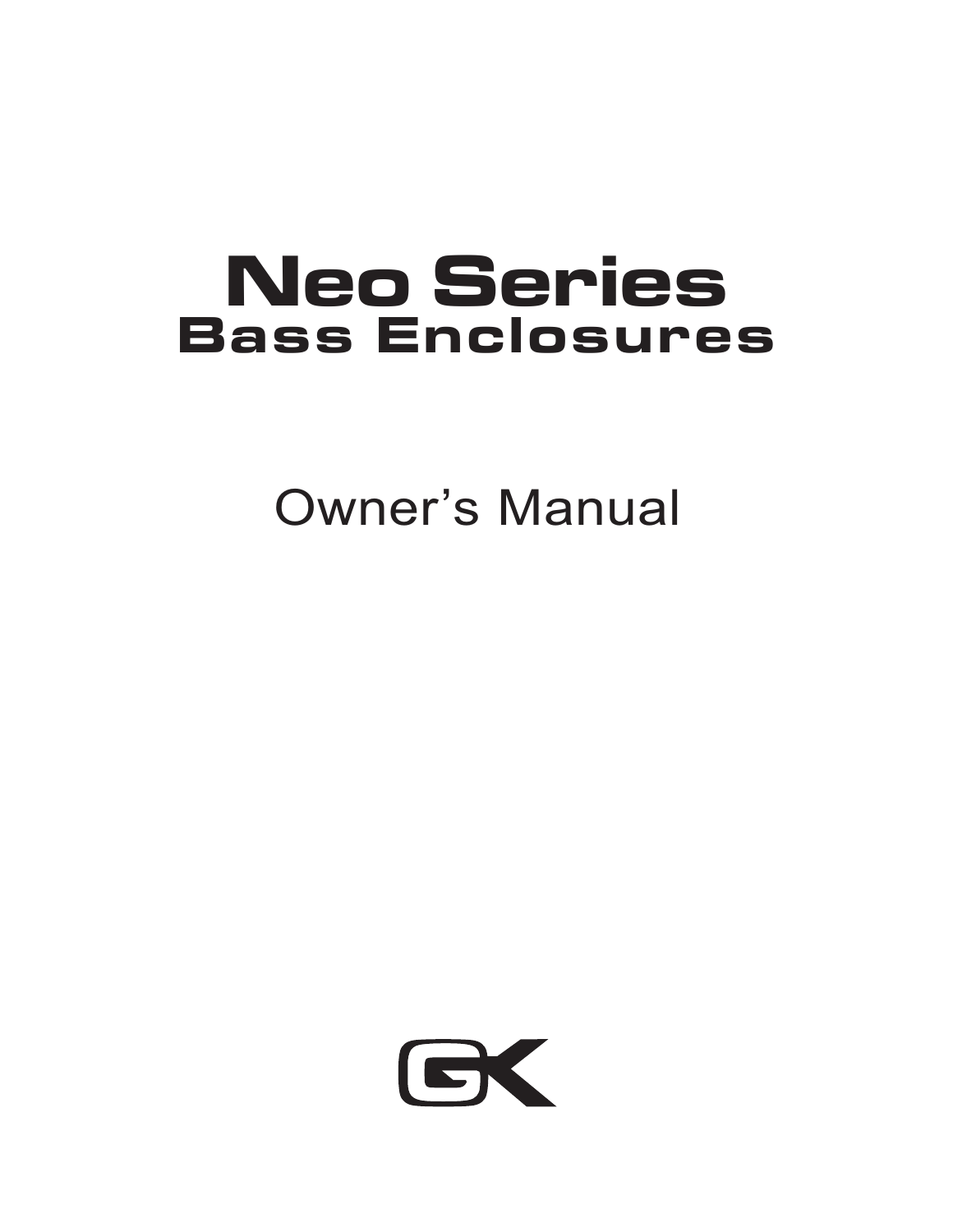## **Neo Series Bass Enclosures**



#### **Always Listening**

I have never seen the point in doing things the way others have done them. I also have not been very interested in following the latest fad. I'm a Stanford educated engineer who worked my way through school as a musician. Like all musicians, I have lugged amplifiers up stairways and into car trunks, always wondering why these things had to be so heavy, bulky, and hard to handle.

As I am the principal innovator at GK, our products reflect my attitudes and life experiences. I don't model my designs after other manufacturers' products. Instead, I believe new and old problems are best solved with new solutions. Having taken our own path, GK products enjoy a unique, unmatched sound, allowing you every opportunity to make an original statement.

Having supported my products for over thirty years, I have learned from the story they tell. Gallien-Krueger is a reflection of that story, and has a commitment to support that legacy. Just as the products I created over thirty five years ago are still telling their story, the products we create today will be talking to us tomorrow.

We'll be listening,

 $\infty$ 

**Robert Gallien**

#### **Congratulations**

Your purchase of a new Gallien-Krueger product is surely the result of much careful consideration on your part. For our part, we at Gallien-Krueger are pleased that you chose us, and are determined that you will be a satisfied customer. In choosing GK, you now own gear with unique features which will allow you to create your own distinct sound.

To get the most out of your new amplifier please take a few minutes to read through this manual.

Your amplifier should have come with the following items, please check the contents of the box to ensure that you have everything.

| Swivel Castors (Neo 410 only) |  |
|-------------------------------|--|
| Speakon Cable                 |  |
| Owner's manual                |  |
| Warranty card                 |  |

If your unit did not come with all the items listed, or if you encounter problems while setting up your new equipment, please contact your local dealer or GK as soon as possible.

Gallien-Krueger, Inc. 2234 Industrial Drive Stockton, CA 95206 phone: (209) 234-7300 fax:  $(209)$  234-8420 Internet: www.gallien-krueger.com Email: info@gallien.com

#### **Important Safety Instructions:**



**This symbol warns the user of dangerous voltage levels localized within the enclosure.**

**This symbol advises the user to read all accompanying literature for safe operation of the unit.**

- Read, retain and follow all instructions. Heed all warnings.
- Do not use this product near water or liquids. Do not place liquid filled containers on this unit.
- Clean only with a dry cloth.
- Place only on a firm, level surface. A surface that vibrates or moves is unsafe for the unit.
- Do not place this product near heat sources such as radiators, heat registers, stoves, or other units that produce heat.
- Only use attachments/accessories specified by the manufacturer.
- Use only with the cart, stand, tripod, bracket or table specified by the manufacturer or sold with the unit.
- There are no user serviceable parts inside. Refer all servicing to a qualified service personnel.

**Warning! This product is capable of producing high sound pressure levels. Continued exposure to high SPL's can cause damage to your hearing. Always set the volume at a safe listening level or use hearing protection if the unit is operated at higher levels.**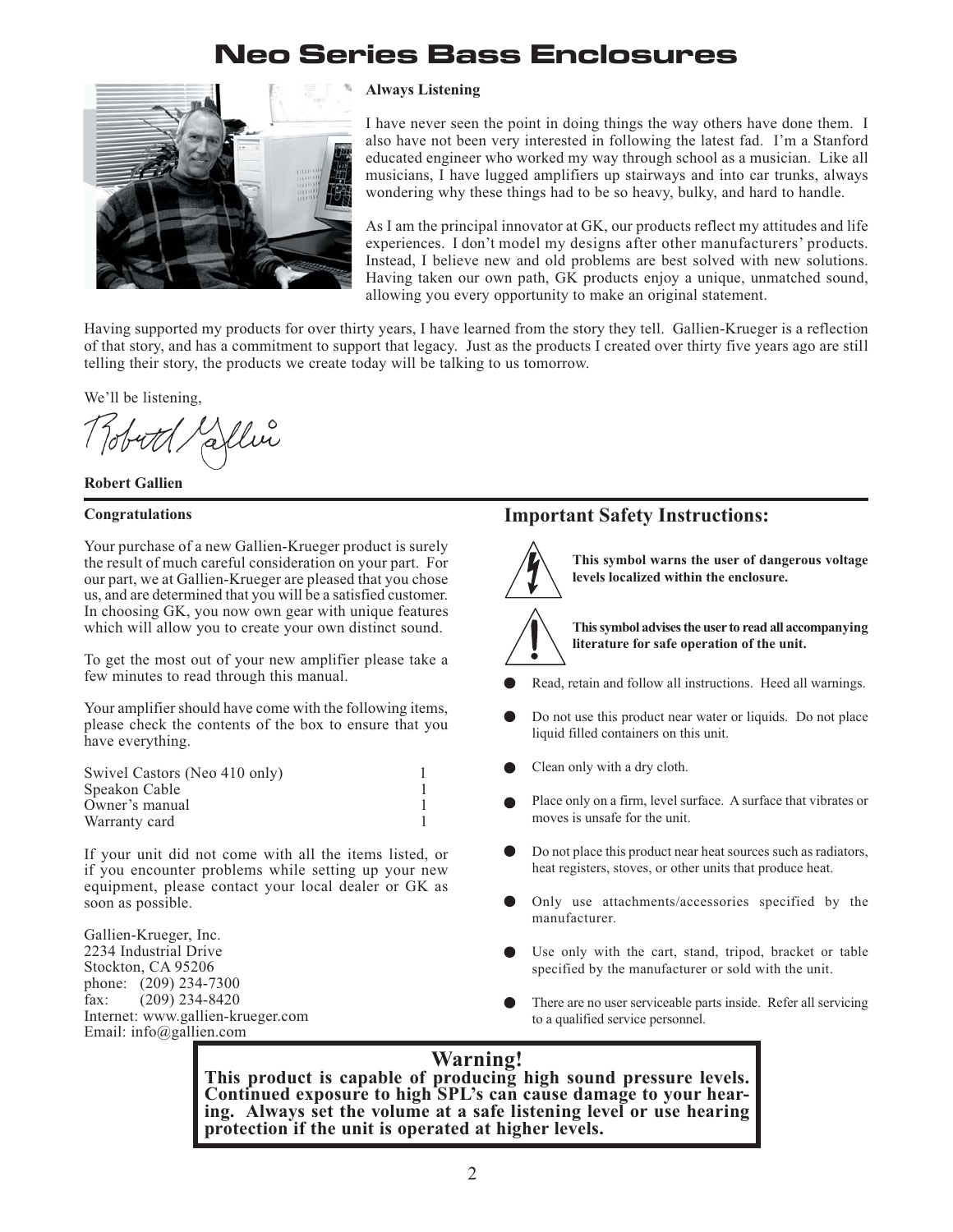# **Neo Series Bass Enclosures**

#### **Setup & Maintenance**

**Packaging:** The carton and packing materials used in shipping your new product were specifically designed to cushion it from the shocks and vibration that occur during transport. We suggest that you save the carton and packing materials for use in shipping.

**Transporting:** During transport, do not stack another cabinet or any additional equipment on top of the cabinet. The castors are not designed to handle the weight of more than one cabinet. In situations where the castors do not roll easily, remove castors and use a handtruck instead. If traveling with the unit frequently, we recommend a road case or cover to protect it from scratches and road wear.

**Stacking:** To insure the safe setup of the Neo series cabinets please follow these basic procedures. Remove castors from both cabinets before stacking. Never stack more than two cabinets when in use. Make sure that interlocking corners are securely seated.

#### **Caution**

**DO NOT** connect more than one amplifier to your speaker enclosure. This will cause damage to your equipment.

**DO NOT** use shielded instrument cables to connect to your speaker enclosure. Use only unshielded speaker cables of 18 gauge or heavier for speaker connections.

**DO NOT** connect speakers with a total power handling capacity below the power output rating of your amplifier. If your amplifier is rated at 400 watts at 4 ohms, then the combined power handling of your speaker enclosures should be 400 watts RMS or higher at 4 ohms. See IMPEDANCE GUIDELINES for additional info.

**DO NOT** connect speakers with a combined total impedance that is below the minimum rating of your amplifier. Doing so may cause damage to your gear. Using speakers with a total impedance above the minimum power rating of your amplifier is safe.

#### **Features**



**1) Speakon® Connector:** A high current speaker connector. Use the provided 4-conductor Speakon® cable for Horn Bi-Amp operation. Pins 1+ and 1- connect the main amplifier to the woofers. Pins 2+ and 2-, connect the horn amplifier to the tweeter. You may use a standard 2-conductor Speakon® cable for full range operation .



**2) Mode Switch:** Switches between Horn Bi-Amp mode and Full Range operation. When using this cabinet with a Horn Bi-Amp compatible head such as the 1001RB-II, this switch should be set to BI-AMP. For operation with all other amplifiers this switch should be set to FULLRANGE.

**3) Full Range ¼'' Input Jack:** Using a standard ¼'' unshielded speaker cable, this input jack provides full range operation with any bass amplifier head. Horn Bi-Amp mode will not work with this jack. Neo cabinets ship with a removable plug in the 1/4" jack. DO NOT use tools to remove this plug. It can easily be removed with your fingers.

**4) High Range Attenuator:** Adjusts the volume level of the horn when the cabinet is in Full Range mode. When in Horn Bi-Amp mode, this control is bypassed and the horn level is adjusted by using the Tweeter control on the front panel of the amplifier.